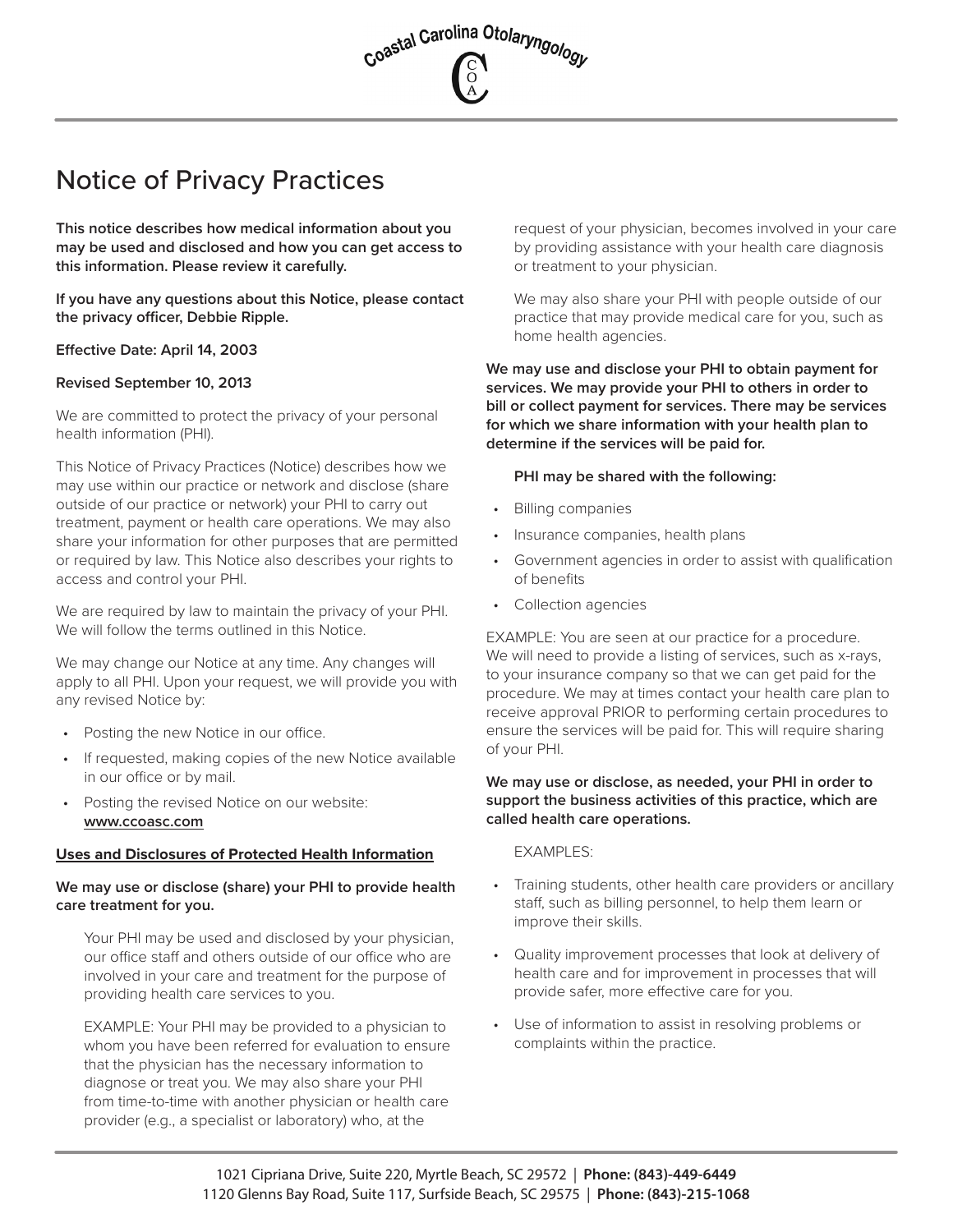# **We may use and disclosure your PHI in other situations without your permission:**

- If required by law: The use or disclosure will be made in compliance with the law and will be limited to the relevant requirements of the law. For example, we may be required to report gunshot wounds or suspected abuse or neglect.
- Public health activities: The disclosure will be made for the purpose of controlling disease, injury or disability and only to public health authorities permitted by law to collect or receive information. We may also notify individuals who may have been exposed to a disease or may be at risk of contracting or spreading a disease or condition.
- Health oversight agencies: We may disclose protected health information to a health oversight agency for activities authorized by law, such as audits, investigations and inspections. Oversight agencies seeking this information include government agencies that oversee the health care system, government benefit programs, other government regulatory programs and civil rights laws.
- Legal proceedings: To assist in any legal proceeding or in response to a court order, in certain conditions in response to a subpoena, or other lawful process.
- Police or other law enforcement purposes: The release of PHI will meet all applicable legal requirements for release.
- Coroners, funeral directors: We may disclose protected health information to a coroner or medical examiner for identification purposes, determining cause of death or for the coroner or medical examiner to perform other duties authorized by law.
- Medical research: We may disclose your protected health information to researchers when their research has been approved by an institutional review board that has reviewed the research proposal and established protocols to ensure the privacy of your protected health information.
- Special government purposes: Information may be shared for national security purposes, or if you are a member of the military, to the military under limited circumstances.
- Correction institutions: Information may be shared if you are an inmate or under custody of law and sharing the information is necessary for your health or the health and safety of other individuals.
- Workers' compensation: Your protected health information may be disclosed by us as authorized to comply with workers' compensation laws and other similar legally established programs.

# **Other uses and disclosures of your health information.**

- Business associates: Some services are provided through the use of contracted entities called "business associates". We will always release only the minimum amount of PHI necessary so that the business associate can perform the identified services. We required the business associates(s) to appropriately safeguard your information. Examples of business associates include billing companies or transcription services.
- Health information exchange: We may make your health information available electronically to other health care providers outside of our facility who are involved in your care.
- Fundraising activities: We may contact you in an effort to raise money. You may opt out of receiving such communications.
- Treatment alternatives: We may provide you notice of treatment options or other health-related services that may improve your overall health.
- Appointment reminders: We may contact you as a reminder about upcoming appointments or treatment.

# **We may use or disclose your PHI in the following situations UNLESS you object.**

- We may share your information with friends, family members or other persons directly identified by you at the level they are involved in your care or payment of services. If you are not present or able to agree/object, the health care provider using professional judgement will determine if it is in your best interest to share the information. For example, we may discuss postprocedure instructions with the person who drove you to the facility unless you tell us specifically not to share the information.
- We may use or disclose protected health information to notify or assist in notifying a family member, personal representative or any other person that is responsible for your care of your location, general condition or death.
- We may use or disclose your protected health information to an authorized public or private entity to assist in disaster relief efforts.

#### **The following uses and disclosures of PHI require your written authorization:**

- Marketing
- Disclosures for any purposes that required the sale of your information
- Release of psychotherapy notes are notes by a mental health professional for the purpose of documenting a conversation during a private session. This session could be with an individual or with a group. These notes are kept separate from the rest of the medical record